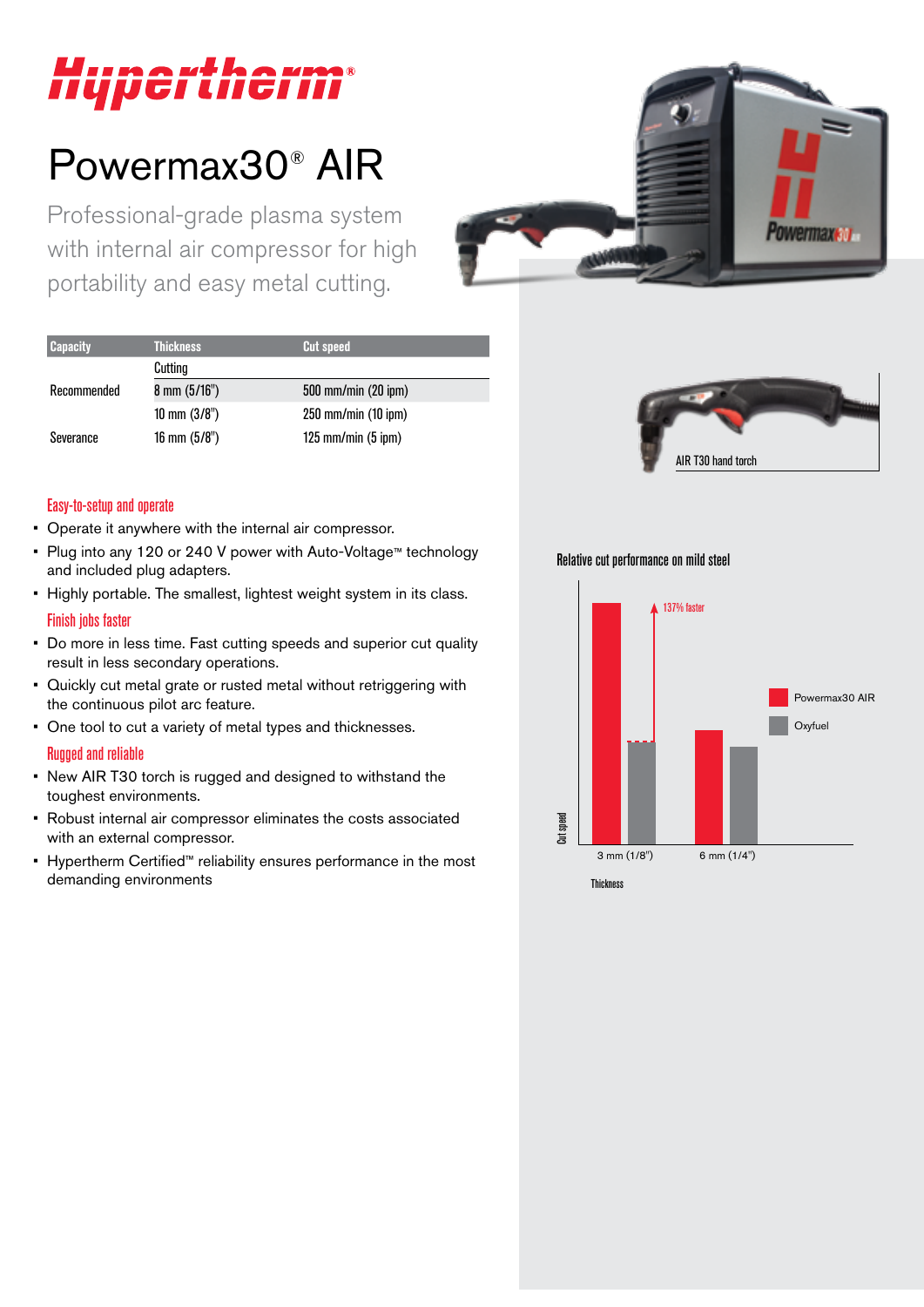#### System includes

- Power supply, AIR T30 hand torch with 4,5 m (15') lead and work clamp with 4,5 m (15') lead
- 240 V/20 A plug with adapters for 120 V/15 A and 240 V/20 A circuits
- Operator and safety manuals
- 1 nozzle and 1 electrode
- Carrying strap

#### Ordering information

| <b>Power supply</b> | System part number with 4,5 m (15') AIR T30 torch |  |
|---------------------|---------------------------------------------------|--|
| $120 - 240V$        | N88097                                            |  |

#### Torch consumable parts

| Consumable<br>type | <b>Torch type</b> | Amperage | <b>Shield/Deflector</b> | <b>L</b> cap<br>Retalning | <b>Nozzle</b> | Swirl rina | Electrode |
|--------------------|-------------------|----------|-------------------------|---------------------------|---------------|------------|-----------|
| Standard           | Hand              | 30       | 420399                  | 420135                    | 420134        | 420133     | 420132    |

Electrodes and nozzles are sold in packs of five, as well as combination packs of 2 electrodes and 2 nozzles (part number 428350)

![](_page_1_Picture_11.jpeg)

#### High performing technology

The new patent-pending consumable designs enable consistent cutting by optimizing the air flow from the compact, internal compressor. Coupled with the highly effective moisture removal system, the Powermax30 AIR provides great cut quality and performance in hot and humid conditions.

#### Customer testimonial

"Because our company provides service in very remote places where the access for air compressors is very limited, the portability of the Powermax30 AIR with the internal compressor, makes it ideal for field services. It also eliminates the need for oxyfuel cutting, consequently reducing the cost and increasing the productivity of the cutting process."

Diego Nunes Fernando, BNG Metalmecânica, Brazil

![](_page_1_Picture_17.jpeg)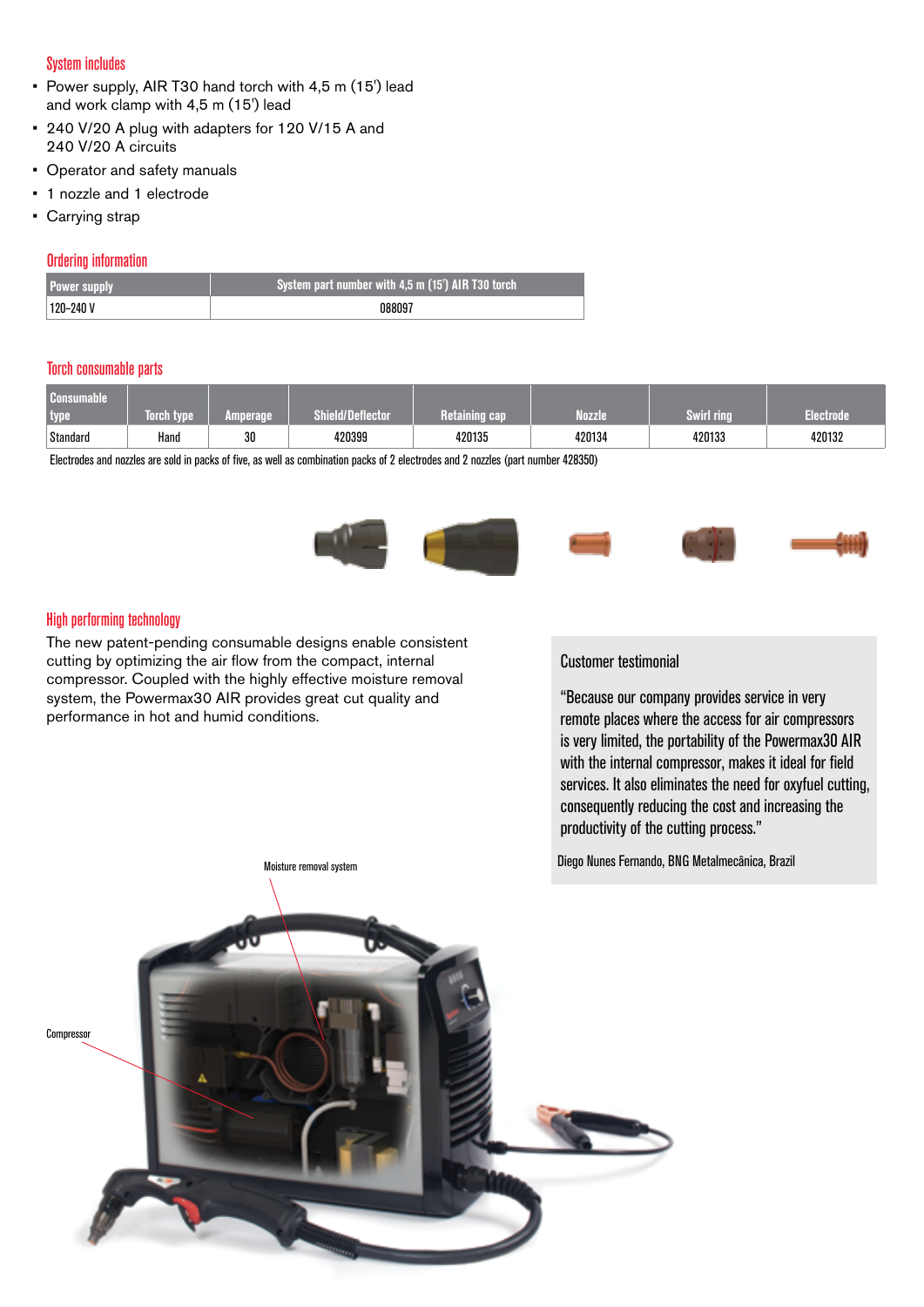#### **Specifications**

| <b>Input voltages</b>          | 120-240 V, 1-PH, 50/60 Hz                                        |
|--------------------------------|------------------------------------------------------------------|
| Input current $@$ 2,5 kW       | 120-240 V, 1-PH, 29-15 A                                         |
| <b>Output current</b>          | $15-30$ A                                                        |
| Rated output voltage           | 83 VDC                                                           |
| Duty cycle @ 40° C (104°F)     | 35%, 240 V<br>20%, 120 V                                         |
| Open circuit voltage (OCV)     | <b>256 VDC</b>                                                   |
| <b>Dimensions with handles</b> | 420 mm (16.5") D; 195 mm (7.7") W;<br>333 mm (13.1") H           |
| Weight w/4,5 m (15') torch     | 13,5 kg (29.8 lbs)                                               |
| Input power cable length       | 3 m (10')                                                        |
| Power supply type              | Inverter - IGBT                                                  |
| Engine drive requirement       | 5,5 kW for full 30 A output                                      |
| <b>Certifications</b>          | CSA-certified for use in the Americas and<br>Asia, except China. |
| <b>Warranty</b>                | Power supply: 3-year<br>Torch: 1-year                            |

#### Cutting with 120 V input power

At the maximum recommended output of 20 A, the cut capacities are:

- 3 mm (10 gauge) at 762 mm/min (30 ipm)
- 6 mm (1/4") at 355 mm/min (14 ipm)
- 10 mm (3/8") at 125 mm/min (5 ipm)

#### Superior performance with high portability

Compared to competitive models with internal compressors, the Powermax30 AIR has the highest power-to-weight ratio which means it has the most cutting power in the lightest weight design.

#### Amps/weight

![](_page_2_Figure_10.jpeg)

#### Common applications

HVAC, property/plant maintenance, fire and rescue, general fabrication, plus:

![](_page_2_Picture_13.jpeg)

Construction

![](_page_2_Picture_15.jpeg)

Vehicle repair and modification

![](_page_2_Picture_17.jpeg)

**Agricultural**